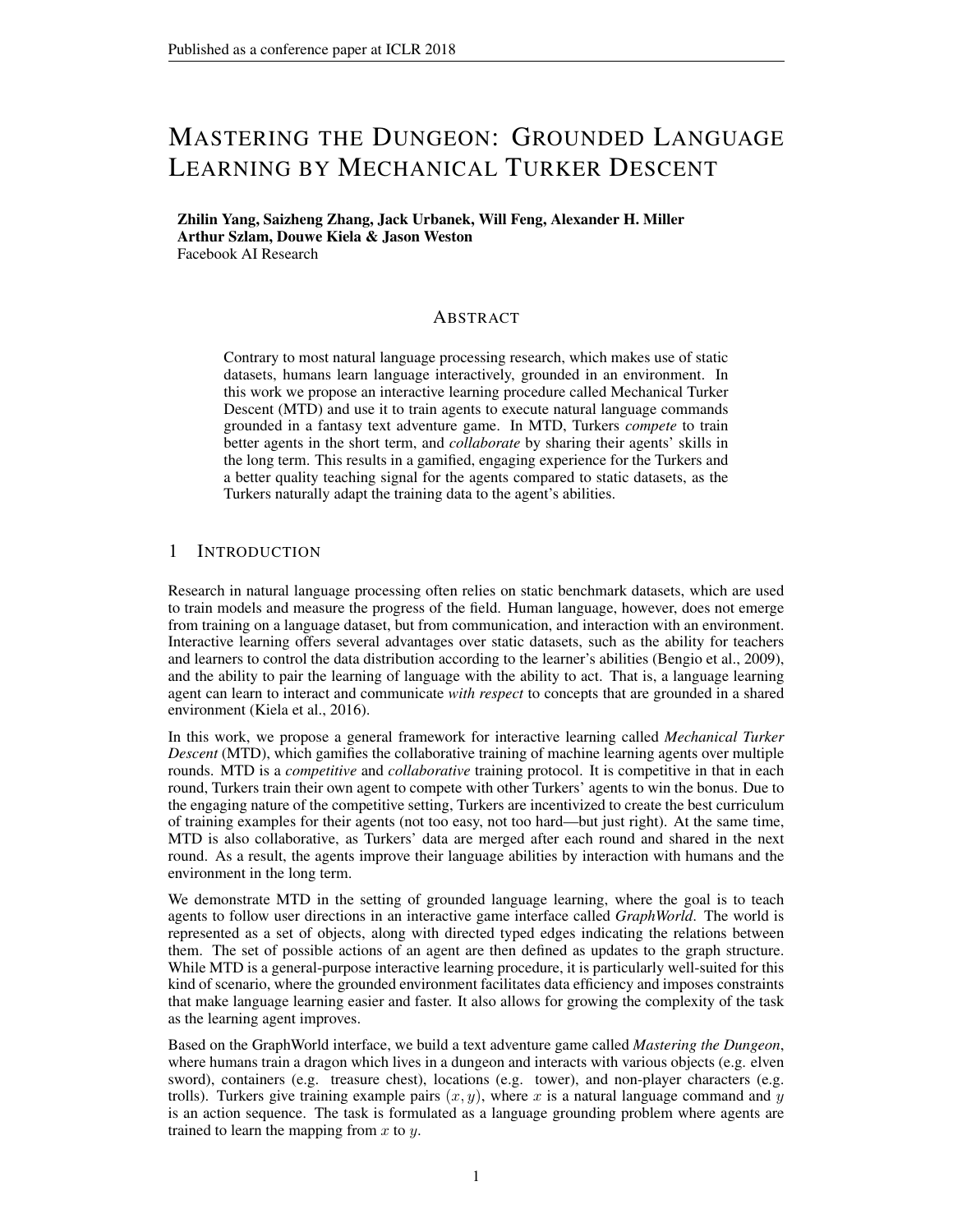In our experiments, we set up variants of MTD along with a baseline of static data collection on Mechanical Turk. We show that for agents, either parameterized as standard Seq2Seq models with attention (Sutskever et al., 2014; Bahdanau et al., 2014), or as *Action-Centric Seq2Seq* (AC-Seq2Seq) models specially designed to take advantage of GraphWorld's structure, learning with MTD outperforms static training. Moreover, our ablation study shows that being engaging to humans and matching the training data distribution with the agent abilities are two important factors leading to the effectiveness of MTD.

### 2 RELATED WORK

Research into language learning can be divided into work that studies static datasets and work that studies grounding in an environment where learning agents can act. It is generally easier to collect natural language datasets for the former fixed case. Static datasets such as visual question answering (Antol et al., 2015) provide grounding into images, but no possibility for language learning through interaction. Some works utilize a geographical environment such as a maze but still employ static datasets (Artzi & Zettlemoyer, 2013).

It has been argued that virtual embodiment of agents is a viable long-term strategy for artificial intelligence research and the learning of natural language semantics, particularly in the form of games which also contain human players (Kiela et al., 2016). Grounding language in an interactive environment is an active area of research, however a number of recent works employ synthetic, templated language only (Sukhbaatar et al., 2015; Yu et al., 2017; Bordes et al., 2010; Hermann et al., 2017; Mikolov et al., 2015; Chaplot et al., 2017). Some works that do utilize real natural language and interaction include Wang et al. (2016), where language is learnt to solve block puzzles, and Wang et al. (2017) where language is learnt to draw voxel images, which are both quite different to our case of studying text adventure games. Other works study text adventure games, like we do, but without the communication element (He et al., 2016; Narasimhan et al., 2015).

Many methods that collect natural language for learning utilize Amazon's Mechanical Turk, as we do. However, the overwhelming majority collect data both in a static (rather than interactive) fashion, and by using the standard scheme of a fixed payment per training example; this includes those works mentioned previously. We use such collection schemes as our baseline to compare to the Mechanical Turker Descent (MTD) algorithm we introduce in this paper.

There are some systems that have attempted to apply competitive, collaborative and/or gamification strategies to collect data, notably the *ESP game* (Von Ahn & Dabbish, 2004), which is an image annotation tool where users are paired and have to "read each others mind" to agree on the contents of an image. *ReferItGame* (Kazemzadeh et al., 2014) and *Peekaboom* (Von Ahn et al., 2006) have similar ideas but for localizing objects. In a completely different field, *Foldit* is an online game where players compete to manipulate proteins (Eiben et al., 2012). In comparison, our approach, Mechanical Turker Descent, is not specific to a particular task and can be applied across a wide range of machine learning problems, whilst more directly optimizing the quality of data for learning.

## 3 ALGORITHM: MECHANICAL TURKER DESCENT

The Mechanical Turker Descent (MTD) algorithm is a general method for collecting training data. It is designed to be engaging for human labelers and to collect high quality training data, avoiding common pitfalls of other data collection schemes. We first describe it in the general case, and subsequently in Section 4.1 we describe how we apply it to our particular game engine scenario.

MTD consists of  $N$  human labelers (Turkers) who all use a common interface for data collection, and a sequence of rounds of labeling, where feedback is given to the labelers after each round. Before the first round, we initialize two datasets  $D_{train\_all}$  and  $D_{test\_all}$ , which could either be (i) empty; or (ii) initial sets of data collected outside of the MTD algorithm. Both  $D_{trainall}$  and  $D_{testall}$  are shared by all the labelers and updated each round.

Each round consists of the following steps, also summarized in Figure 1:

1. At the beginnning of the round, each of the  $N$  Turkers provides a set of labeled examples in the form of  $(x, y)$  pairs, giving N datasets  $D_1, \ldots, D_N$ . In our experiments we consider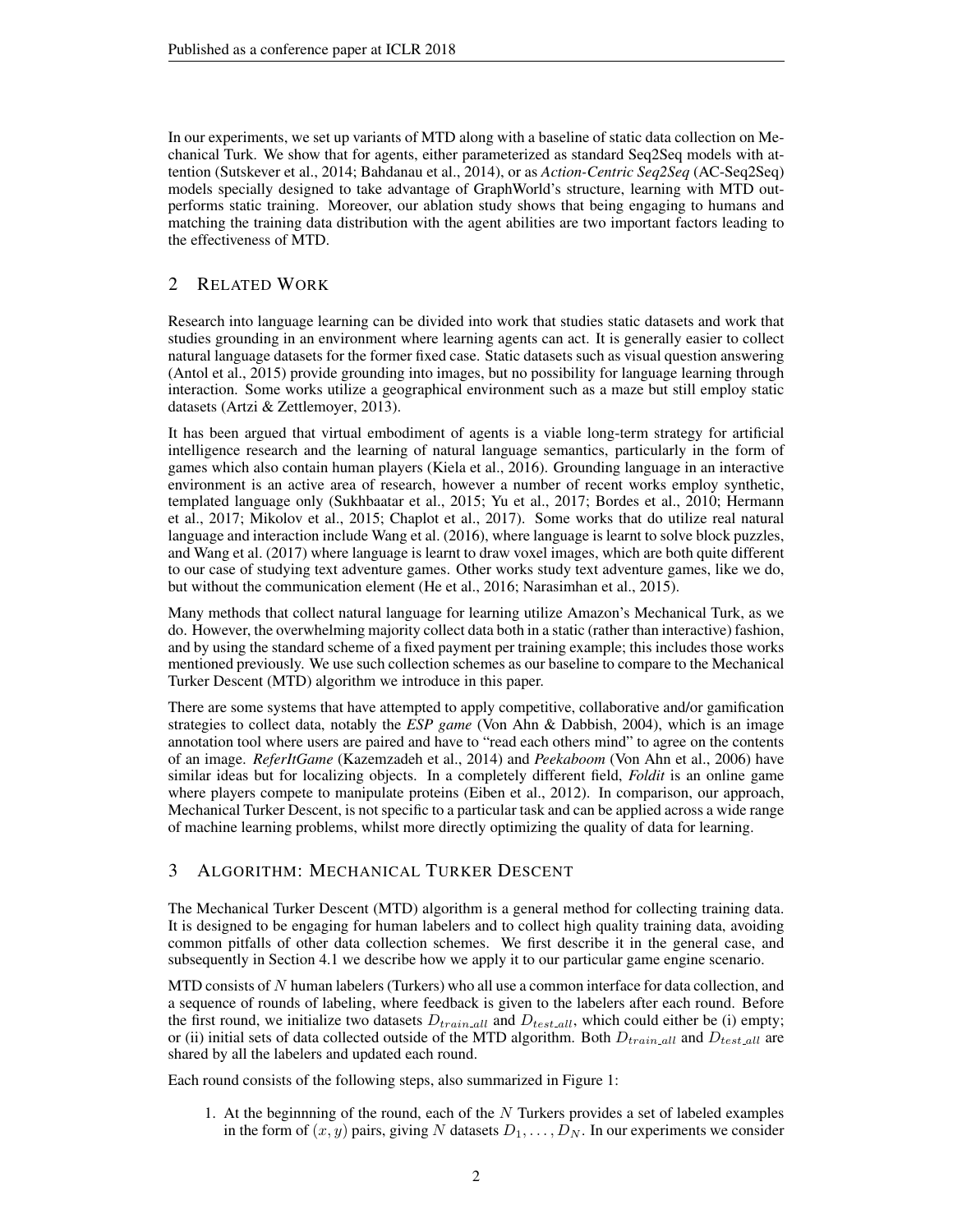

*additional data for every Turker in the next round.*

Figure 1: The *competitive-collaborative* Mechanical Turker Descent (MTD) algorithm. In each round Turkers are *competitive* to produce the best training data. However, in subsequent rounds they share all the data from the previous rounds so they are *collaborative* in the long term. The shared datasets are omitted here for simplicity.

two settings for data collection: either (i) a fixed number of examples, or (ii) as many examples as the Turker can provide within a fixed time limit (with a lower bound on the number of examples). We find that (ii) is a more natural setup in order to avoid idle time due to stragglers, and to encourage individual engagement and efficiency.

- 2. In the next step, N separate models are trained, one for each Turker, each using the same learning algorithm, but different data. For Turker i, a model  $M_i$  is trained on the dataset  $D_i \cup D_{train\_all}.$
- 3. Each Turker i is assigned a score  $S_i$  for the quality of their labeling based on the performance of their model  $M_i$ . The model  $M_i$  is evaluated using accuracy (or some other evaluation metric) on the evaluation dataset  $(D_1 \cup D_2 \cup \cdots \cup D_N \cup D_{test\_all}) \setminus D_i$ , i.e. using the shared test set along with all other Turker's data other than their own. Let  $|D_m| = \min_i |D_i|$  be the size of the smallest dataset. We propose to normalize the metric by the size of the datasets to avoid bias towards any one Turker's dataset. The score of Turker  $i$  is computed as:

$$
S_i = \frac{\sum_{j \neq i} |D_m| Acc(M_i, D_j) + |D_{test\_all}| Acc(M_i, D_{test\_all})}{(N - 1) \cdot |D_m| + |D_{test\_all}|}
$$
(1)

where  $Acc(m, d)$  measures the accuracy for model m on dataset d. The scores of the Turkers are made visible via a high-score table of performance. A paid bonus is awarded to the Turkers who have the top scoring entries in the table. This is an explicit gamification setting designed to engage and motivate Turkers to achieve higher scores and thus provide higher quality data.

4. The data from all Turkers collected in this round is added to the shared datasets. More specifically, we split the dataset  $(D_1 \cup \cdots \cup D_N)$  randomly into two subsets  $D_{train\_cur}$  and  $D_{test.cur}$ , and update the shared datasets to make them available to all Turker's models on the subsequent round:  $D_{train\_all} \leftarrow D_{train\_all} \cup D_{train\_cur}$  and  $D_{test\_all} \leftarrow D_{test\_all} \cup D_{test\_all}$  $D_{test\_cur}$ . At this point, the process repeats.

MTD is a competitive-collaborative algorithm. In each round, Turkers are incentivized to provide better data than their competitors. However, evaluation of quality is measured by performance on datasets from competing Turkers, making it inherently collaborative: they must agree on a common "language" of examples, i.e. they must follow a similar distribution. Further, on subsequent rounds,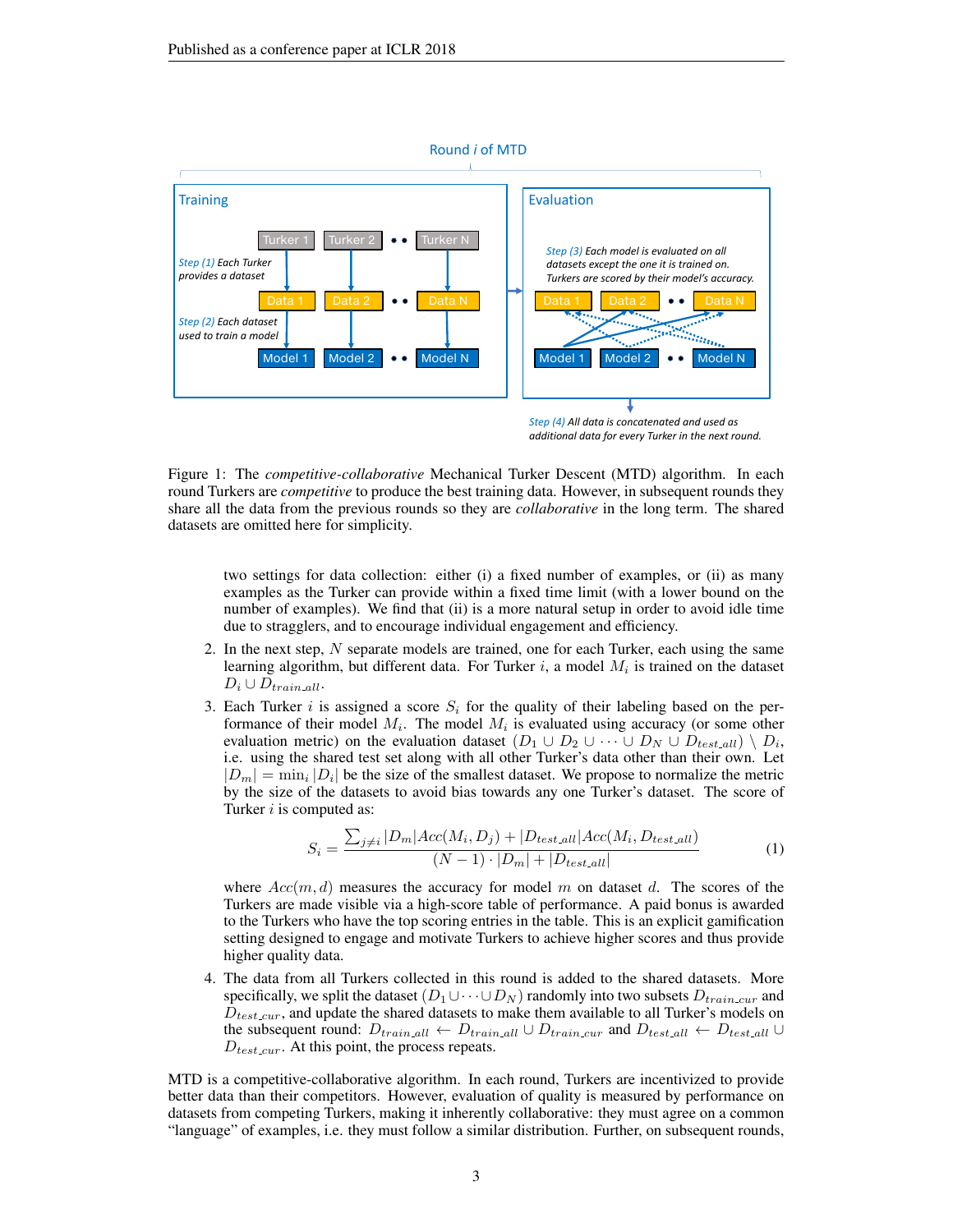due to Step 4, they all share the same data they collected together, hence they are incentivized to work together in the longer term. After each round, the data of all  $N$  Turkers are merged to train a single model: it is clear that having  $N$  different models would make any of those models worse than a single model built collaboratively. Secondly, a Turker in the current round benefits from other Turkers in previous rounds, which ensures that worse-off Turkers from previous rounds can still compete. One can make an analogy with the publication model of the research community, where researchers competitively write papers to be accepted at conferences (which is like a round of MTD), whilst using each other's ideas to build subsequent research for the next conference (which is like subsequent rounds of MTD).

Why is this a good idea? Our algorithm simultaneously brings two advantages over standard data collection procedures. Firstly it gamifies the data collection process, which is known to be more engaging to labelers (Von Ahn & Dabbish, 2004). Secondly, our approach avoids many of the common pitfalls of conventional data collection, leading to high quality data:

- Avoids examples being too easy In standard data collection, there is nothing preventing new training examples being *too easy*. Many similar training examples may have already been collected, and a model may only need a subset of them to do well on the rest. In MTD, there is no incentive to add easy examples as these will not improve the Turker's trained model, which negatively affects their score (position in the leaderboard). In addition, since the data is also used to evaluate other Turkers' models, providing easy examples will lead to higher scores of other Turkers, yielding a competitive disadvantage.
- Avoids examples being too hard In standard data collection, there is nothing preventing new training examples being *too hard* for the model to generalize from. In MTD, there is no incentive to add too hard examples, as these will also not improve the Turker's model and their score.
- Human-curated curriculum In MTD, there is incentive to provide examples that are "just right" for the model to generalize well to new examples. As the model should be improving on each round, this also incentivizes Turkers to provide a curriculum (Bengio et al., 2009) of harder and harder examples that are suitable for the model as it improves. Since the Turker acts as the model's teacher they are essentially defining the curriculum as teachers do for students. Choosing the best examples for the model to see next is also related to active learning (Cohn et al., 1994) except in our case this is chosen on the teacher's, rather than the learner's side.
- MTD is not easily exploitable/gameable Mechanical Turk data collection is notorious for providing poor results unless the instructions and setup are very carefully crafted (Goodman et al., 2013). MTD's scoring system is resistant to a number of attacks designed to game it. Firstly, collusion is difficult as Turkers are randomly grouped into a set of  $N$ participants with no ability to communicate or to find out who the other participants are. Even if collusion does occur between e.g. a pair of Turkers, as  $N$  is expected to be large  $(N = 30)$  in our experiments) and the evaluation scores are averaged by Turker such an attack is of small influence (cf. Eq. 1). Secondly, if a Turker seeks to create an evaluation set that reduces other Turkers scores (by acting on their own or via collusion) e.g. by creating hard-to-classify examples, these examples are importantly also the ones their own model is trained on. Hence, this strategy is actually more likely to deteriorate their own model's performance, while having relatively small influence on the performance of others. In general optimal performance is found by cooperating with others to some degree (making examples somewhat similar) whilst being competitive (trying to make more and/or more useful examples than their competitors).

There are also a number of extensions one could consider to MTD, we describe some of them in Appendix I.

#### 4 GAME ENVIRONMENT: MASTERING THE DUNGEON

In this section we describe a general game interface called *GraphWorld* that we employ in our experiments. It is designed to be modular and extensible. Being a game, it provides an engaging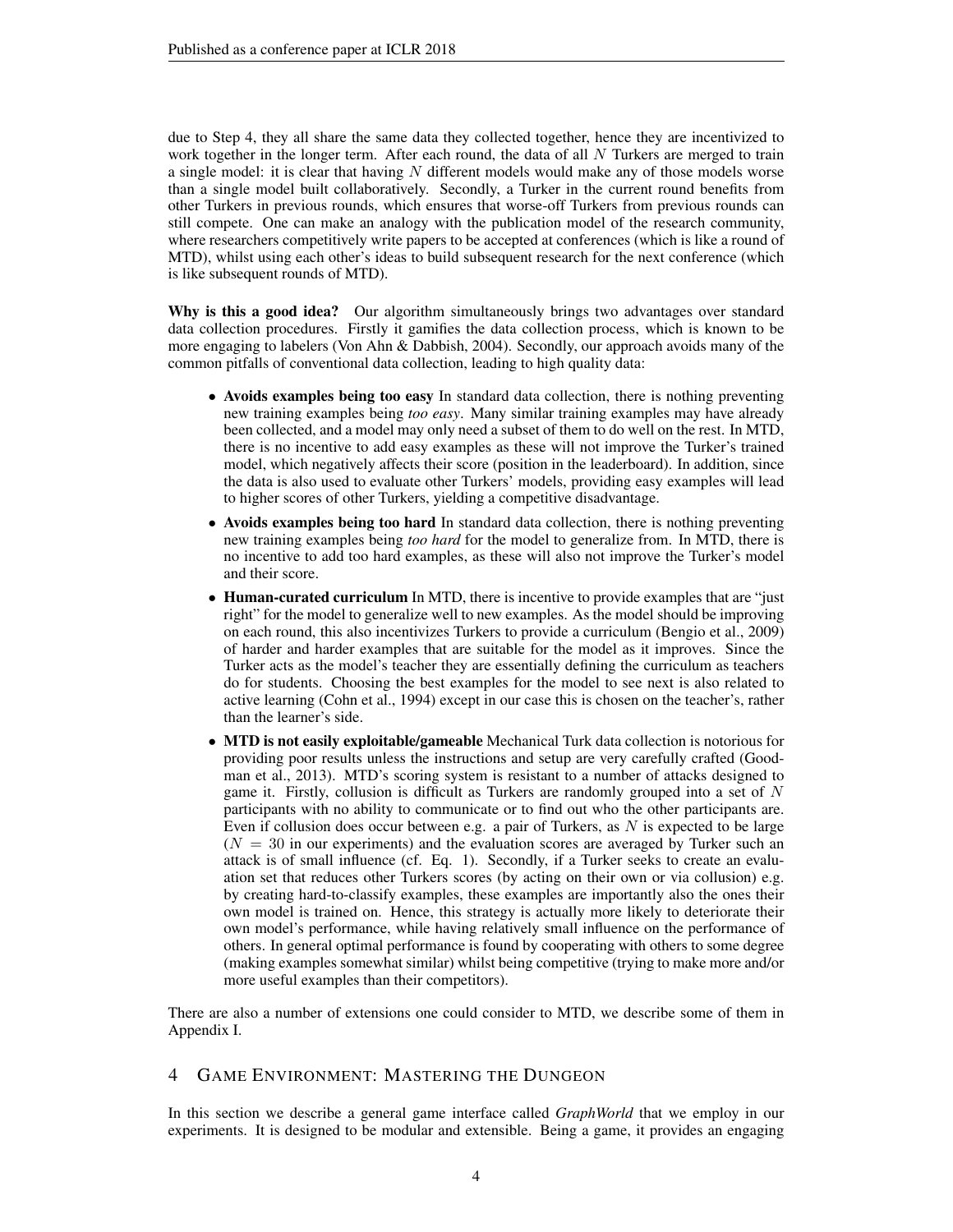

Figure 2: Example gameplay from GraphWorld (left), part of the underlying graph representation (top right) and the set of actions possible within the game (bottom right).

interface between agents and humans for data collection, and focuses on research into grounded agents that learn to both communicate and act.

The underlying representation (grounding) in GraphWorld is a graph where each concept, object, location and actor is a node in the graph, and labeled edges represent relations between them. For example, paths between locations are edges with "path<sub>-to"</sub> labels, an agent is in the location which is connected to it with a "contained by" edge, and movement involves altering the latter "contained by" edge to another location. Similarly, objects have various properties: food, drink, wearable, wieldable, container, and so on. Each action in the game (if it can be executed, depending on the graph state) leads to a new state which is a change in the graph structure. Every action hence has a set of prequisites (e.g. is there a path in the graph that makes this move action possible) followed by a transformation of the graph that executes it.

Here, this underlying representation is used to generate a classic text adventure game, *Mastering the Dungeon*, in a fantasy setting with swords, castles and trolls, but it is a general formalism that could be used to build other games as well. The actions include moving, picking up objects, eating, etc. We implemented a total of 15 action types, which closely follow those of classical online text adventure MUD (multi-user dungeon) games such as  $DikuMUD<sup>1</sup>$ . The full list is given in Fig 2 along with an example of execution of the game and the underlying graph structure representation.

What is appealing about the GraphWorld formalism is that the grounding is extensible with (i) new actions, which can be coded by simply providing new transformations of the graph, and (ii) with more concepts – new locations, objects and actors can easily be added. This means that the (grounded) language in the simulation can easily grow, which is important for language research where small restricted dictionaries in simulations keep the research synthetic in nature (Weston et al., 2015). Here, we explore the mapping of natural language to grounded actions within GraphWorld, but the framework allows the study of other language and reasoning phenomena as well.

#### 4.1 MTD FOR GRAPHWORLD

We investigate the learning problem of mapping from a natural language command  $x$  to a sequence of actions y in GraphWorld, for example *"enter the bedchamber and toss your armor on the bed"* maps to *"go bedroom; remove helmet; put helmet on bed; remove chestplate; put chestplate on bed"*. We set up the MTD game as follows: each Turker is a player who is given a companion pet dragon that they can provide commands to. The player has to "train their dragon" by issuing it commands in natural language which it has to execute, and their goal is to train their dragon to perform better than their competitors, just as described in Section 3 in the general MTD case.

<sup>1</sup>https://en.wikipedia.org/wiki/DikuMUD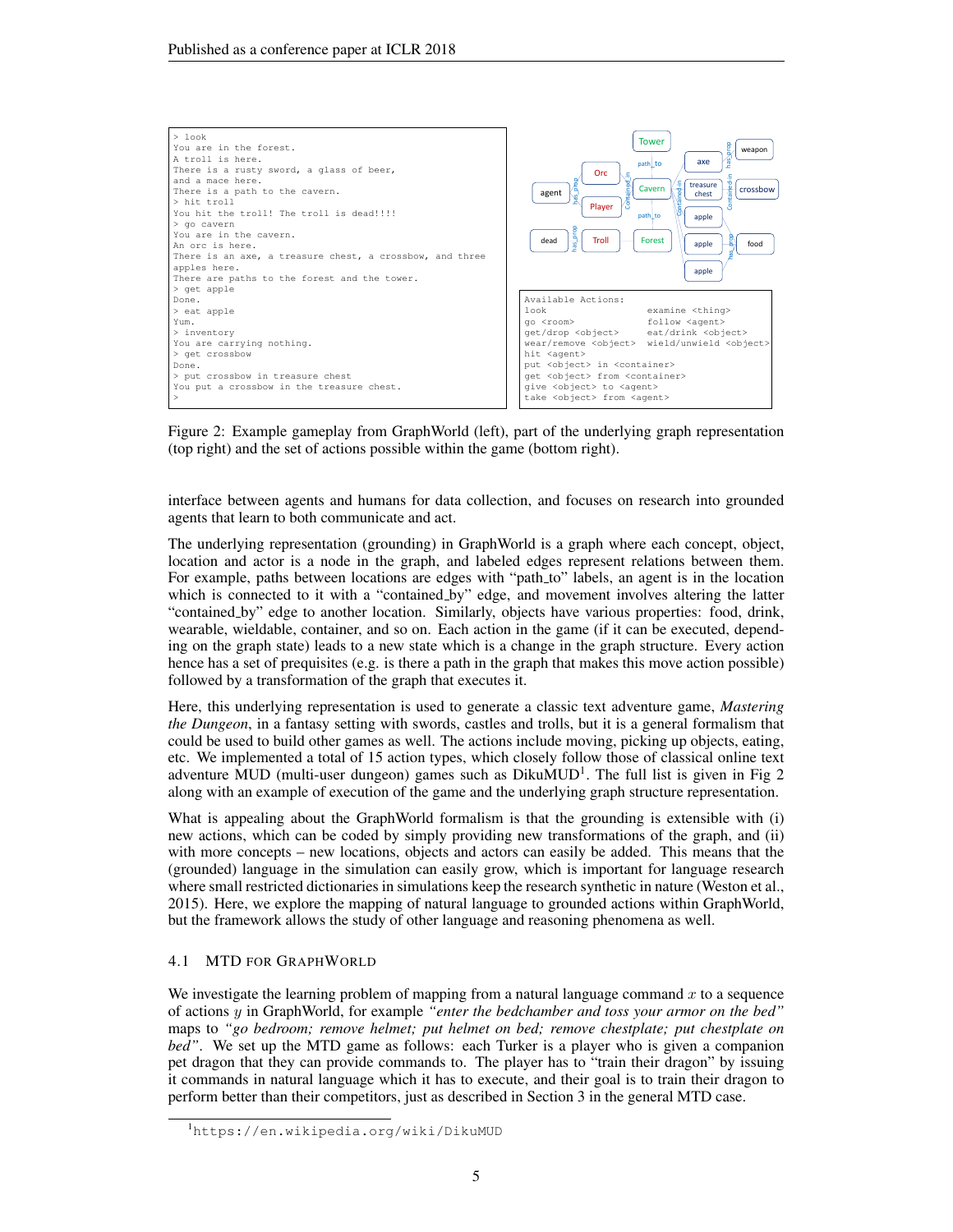The particular interface for the Turkers we chose is the text adventure game itself, where they can type actions. To simplify the experience for novice gamers and first time users, at each step in the game, we list the set of possible actions so that the Turker can simply select one of them. At any stage (after any number of actions) they can enter "teach" to indicate that the last sequence entered will be the set of actions for a new training example (or else "reset" if they want to discard their current sequence). After entering "teach" the Turker provides the natural language command that should result in that set of actions. The natural language command and a representation of the state of the world become the input  $x$  and the actions that should be executed become the output  $y$  for the training example  $(x, y)$ . For representing the state of the world we simply store the entire graph, different models can then make use of that in different ways (e.g. represent it as features).

Data collection is performed within a randomized adventure game world (randomized for each training example) consisting of 3 locations, 3 agents, 14 objects (weapons, food, armor and others) and 2 containers, where locations and paths are randomized. We employ 30 Turkers on each round, and consider two settings: (i) ask them to create 10 examples each round; or (ii) ask them to create at least 10 examples each round (but they can create more) with a maximum time of 40 minutes. The length of the action sequence is constrained to be at most 4. For each example added, the existing trained model from the previous round is executed and the Turker is told if the model gets the example correct already (which implies that the example is possibly "too easy"). This can help the Turker enter useful examples for the subsequent model to train on. The leaderboard scores and bonus awarded (if any) are emailed at the end of each round. At that point, Turkers can sign up for the next round, which does not necessarily have to employ the same Turkers, but we did observe a significant amount of return players. We perform 5 rounds of MTD.

A natural comparison for MTD is the traditional method of data collection: simply pay Turkers per example collected. We choose the total pay to sum to the same as as the base pay plus bonuses for MTD, so the same dollar amount is spent. We ran this also as 5 rounds, but each round is effectively the same, as no model feedback is involved, and no leaderboard or bonuses are emailed. We also made sure that new Turkers were recruited, without prior game play experience of MTD, so as to avoid bias.

#### 5 EXPLOITING GRAPHWORLD'S STRUCTURE: AC-SEQ2SEQ

Our agent aims to learn a mapping from natural language command  $x$  to action sequence  $y$ . We treat this as a supervised learning problem. In the following text, we use "model" and "agent" interchangeably.

A natural baseline is the sequence-to-sequence (Seq2Seq) model (Sutskever et al., 2014) with attention (Bahdanau et al., 2014). That model, however, is generic and does not make full use of the characteristics of the task: taking into account some priors about our task may be more data efficient. With this in mind, we propose the *Action-Centric Seq2Seq* (AC-Seq2Seq) model, which takes advantage of the grounded nature of our task, specifically by incorporating inductive biases about the GraphWorld action space.

AC-Seq2Seq shares the same encoder architecture with Seq2Seq, in our case a bidirectional GRU (Chung et al., 2014). The encoder encodes a sequence of word embeddings into a sequence of hidden states. AC-Seq2Seq has the following additional properties: it models (i) the notion of actions with arguments (using an action-centric decoder), (ii) which arguments have been used in previous actions (by maintaining counts); and (iii) which actions are possible given the current world state (by constraining the set of possible actions in the decoder). Details are provided below.

#### Compositional Action Representation

Let A denote the action space. Each action in the action space  $a \in A$  can be denoted as  $a = (type, arg_1, arg_2)$ , which specifies a composition of an action type and two arguments. For example, the action *take elven sword from troll* is denoted as (take\_from, elven\_sword, troll). For actions with one argument,  $arg_2$  is set as none; i.e., *go tower* is denoted as  $(go, tower, none)$ .

AC-Seq2Seq utilizes a compositional representation for each action a. More specifically, we concatenate an action type embedding with two argument embeddings, i.e.,  $\mathbf{a} = [\mathbf{e}_{type}, \mathbf{e}_{arg_1}, \mathbf{e}_{arg_2}]$ .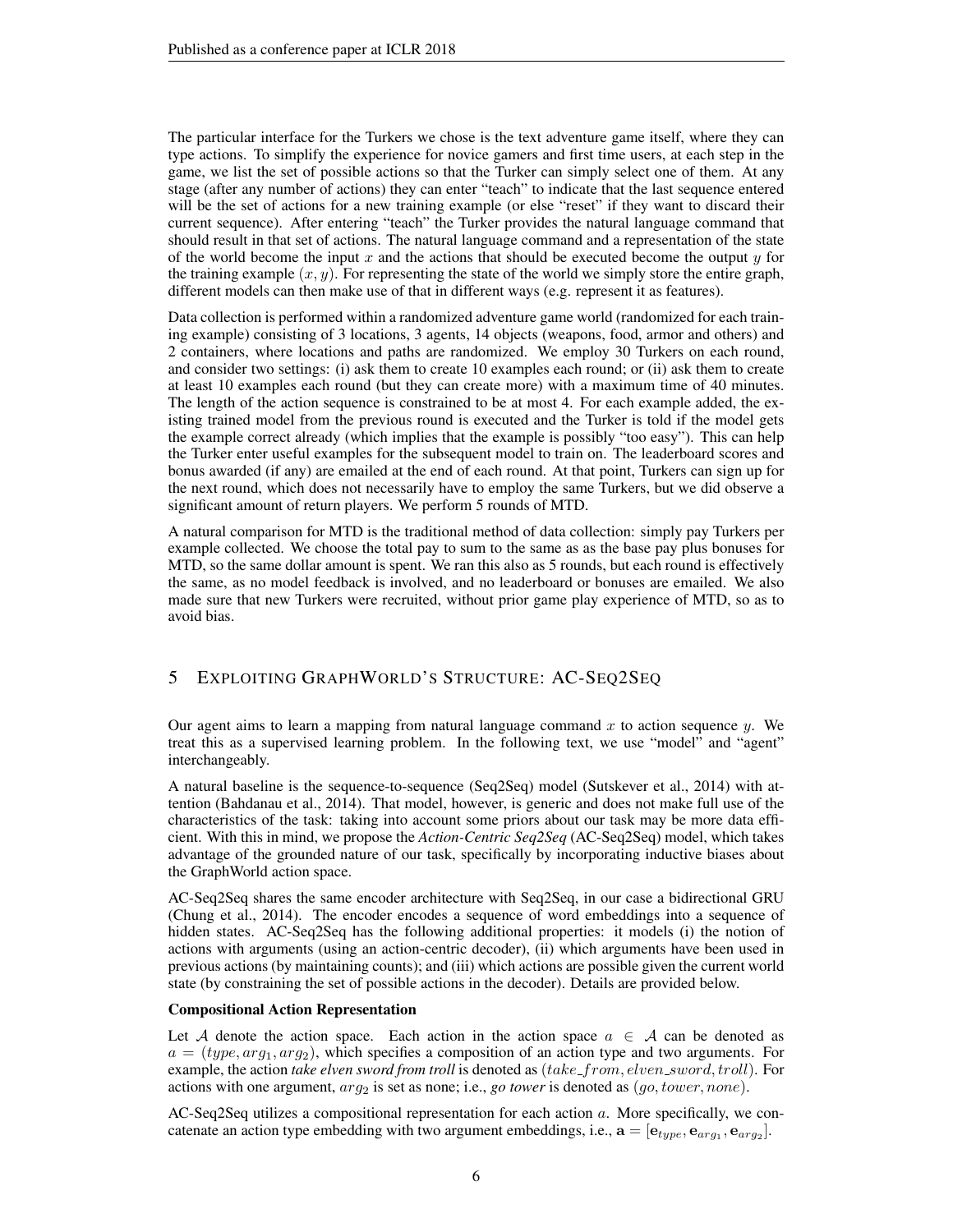A compositional action representation is data-efficient because different actions share common action type and/or argument representations. For example, it is easier for the model to generalize to *get elven sword* after seeing *get treasure chest* because the *get* representations are shared. In contrast, the baseline Seq2Seq model treats each action in the action sequence as atomic, which neglects their compositional nature<sup>2</sup>.

#### Action-Centric Decoder

First we describe how we vectorize the input before introducing the decoder formulations. Consider a decoding step j. For each action  $a = (type, arg_1, arg_2)$ , we employ the two argument embeddings  $e_{arg_1}$  and  $e_{arg_2}$  as query vectors to attend over encoder hidden states respectively, and concatenate the two attention results, denoted as  $atta$ . Let  $count_{a,i}$  be the number of occurrences of the two arguments  $arg_1$  and  $arg_2$  in previous decoding steps from 1 to  $j - 1$ . Let location<sub>j</sub> be the current location (e.g., cavern). We then use a graph context vector  $env_{a,j}$  to encode  $count_{a,j}$  and  $location_j$ by concatenating their learnt embeddings. This idea is related to the checklist model of Kiddon et al. (2016).

A key difference between Seq2Seq and AC-Seq2Seq is that instead of using a *single* vector representation (hidden state) at each time step to predict an action, AC-Seq2Seq maintains a *set* of action-centric hidden states. More specifically, we maintain a hidden state  $h_{a,j}$  for action a at decoding step  $j$ . The hidden states are updated as follows

$$
\mathbf{h}_{a,j} = GRU([\mathbf{a}; \; att_a; \; env_{a,j}], \mathbf{h}_{a,j-1})
$$

In other words, we concatenate an action representation a, an attention result  $at_{a}$ , and a graph context vector  $env_{a,j}$  as the input. A GRU is employed to update the hidden states for *each* action, and the weights of the GRU are shared among actions.

Given the model parameter w, the probability distribution over the action space at decoding step  $j$ can be written as

$$
P_{a,j} = \frac{\exp \mathbf{w}^\top \mathbf{h}_{a,j}}{\sum_{a' \in \mathcal{A}} \exp \mathbf{w}^\top \mathbf{h}_{a',j}}
$$

The above action-centric formulation allows us to leverage the compositionality of action representations described in Section 5. Moreover, such an action-centric view enables better matching between the input natural language commands and the action arguments because the attention mechanisms are conditioned on actions. For example, one can tie the embeddings of *tower* in the natural language command and *tower* in the action *go tower* so that it is possible for the model to learn *go tower* even without seeing the word *tower* before.

Action Space Decoding Constraint During decoding, we constrain the set of possible actions to be only among the valid actions given the current world state. For example, it is not valid to *go tower* if the dragon is in the tower, or there is no path to the tower from the current location. This constraint is applied to both Seq2Seq and AC-Seq2Seq in our experiments.

#### 6 EXPERIMENTS

We employ the environment and MTD settings described in Section 4.1, code and data for which will be made available online.<sup>3</sup>. For all the results in this section, we train the agents for 10 runs and report the mean and standard deviation. To study the effects of interactive learning, we compare the following learning procedures:

- MTD is our proposed algorithm. The Turkers are asked to create at least 10 examples per round (but they can create more) in a maximum time of 40 minutes, repeated for 5 rounds.
- MTD ablations: We consider two possible ablations of the MTD algorithm:
	- MTD limit has a limit on the number of examples. The Turkers are asked to create exactly 10 examples per round. Our hypothesis is that Turkers are willing to create

<sup>&</sup>lt;sup>2</sup>Note, we also consider various ablations that test model variants that sit somewhere between our main Seq2Seq and AC-Seq2Seq models in the Appendix G.

<sup>3</sup> https://github.com/facebookresearch/ParlAI/tree/master/projects/mastering\_the\_dungeon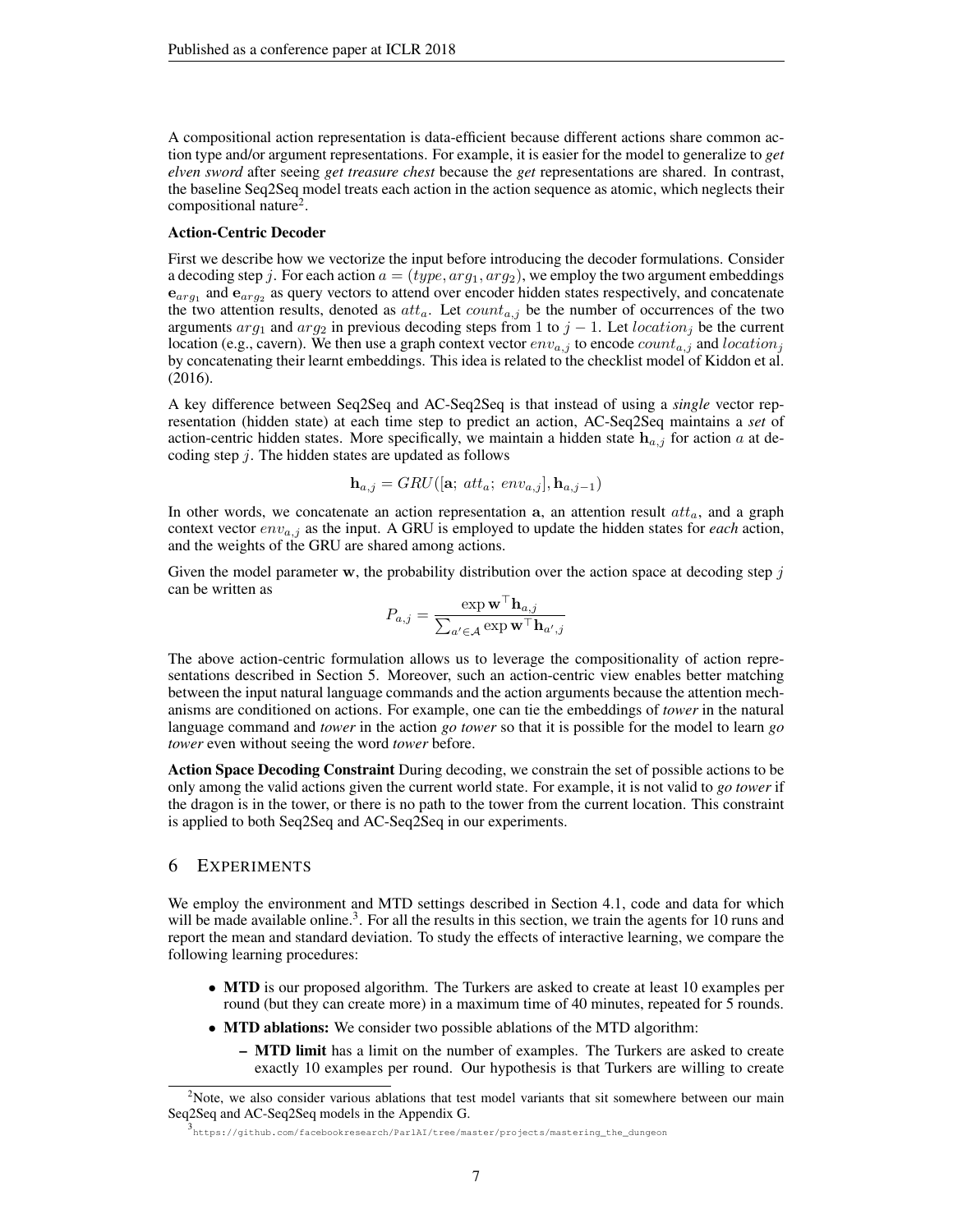| Method                             | Accuracy          | hits $@1$         | F1                |
|------------------------------------|-------------------|-------------------|-------------------|
| Training AC-Seq2Seq                |                   |                   |                   |
| <b>MTD</b>                         | $0.418 \pm 0.010$ | $0.461 \pm 0.033$ | $0.701 \pm 0.009$ |
| <b>MTD</b> limit                   | $0.402 \pm 0.009$ | $0.431 \pm 0.033$ | $0.682 \pm 0.007$ |
| MTD limit w/o model                | $0.386 \pm 0.010$ | $0.419 \pm 0.053$ | $0.682 \pm 0.007$ |
| Collaborative-only baseline        | $0.334 \pm 0.015$ | $0.329 \pm 0.034$ | $0.644 \pm 0.012$ |
| <b>Training Seq2Seq</b>            |                   |                   |                   |
| <b>MTD</b>                         | $0.261 \pm 0.005$ | $0.026 \pm 0.002$ | $0.589 \pm 0.008$ |
| <b>MTD</b> limit                   | $0.241 \pm 0.003$ | $0.024 \pm 0.003$ | $0.569 \pm 0.006$ |
| MTD limit w/o model                | $0.229 \pm 0.003$ | $0.020 \pm 0.002$ | $0.554 \pm 0.005$ |
| <i>Collaborative-only</i> baseline | $0.219 \pm 0.005$ | $0.032 \pm 0.003$ | $0.525 \pm 0.010$ |

Table 1: Main evaluation results. Interactive learning (MTD) outperforms static learning (collaborative-only baseline).

more examples to win the game (be higher on the leaderboard), hence MTD limit should be worse than MTD.

- MTD limit w/o model is *MTD limit* without model feedback. The Turkers are not informed about the model predictions and thus cannot adapt the data distribution according to the agent abilities. Our hypothesis is thus that MTD and MTD limit should outperform this method.
- Collaborative-only baseline is the conventional static data collection method where Turkers are asked to create 10 examples given a fixed amount of payment. Total payment is set to be equal to the MTD variants.

During online deployment of the MTD algorithm, AC-Seq2Seq models are trained each round and deployed to inform the Turkers about model predictions, to evaluate the agents' performance and to produce the leaderboard ranking. We combine the shared test sets  $D_{testall}$  from all of the above settings and an initial pilot study dataset (see Appendix E) to form a held-out test set for all methods. We train Seq2Seq models using the same training data collected using AC-Seq2Seq models<sup>4</sup>, and evaluate them on the same held-out test set.



Figure 3: Learning curves of different methods. Red lines and black lines correspond to AC-Seq2Seq and Seq2Seq respectively.

We report three metrics: accuracy, hits $@1$  and F1. Accuracy is determined by the ratio of test examples for which the action sequence predicted by the model leads to a correct end state as defined by the underlying graph. To compute hits@1 for each test example  $x$ , we randomly sample 99

<sup>4</sup>This gives a fair comparison for the collaborative-only baselines between the two models, but an unfair advantage to AC-Seq2Seq for MTD, however we were limited in the number of Turk jobs we could run.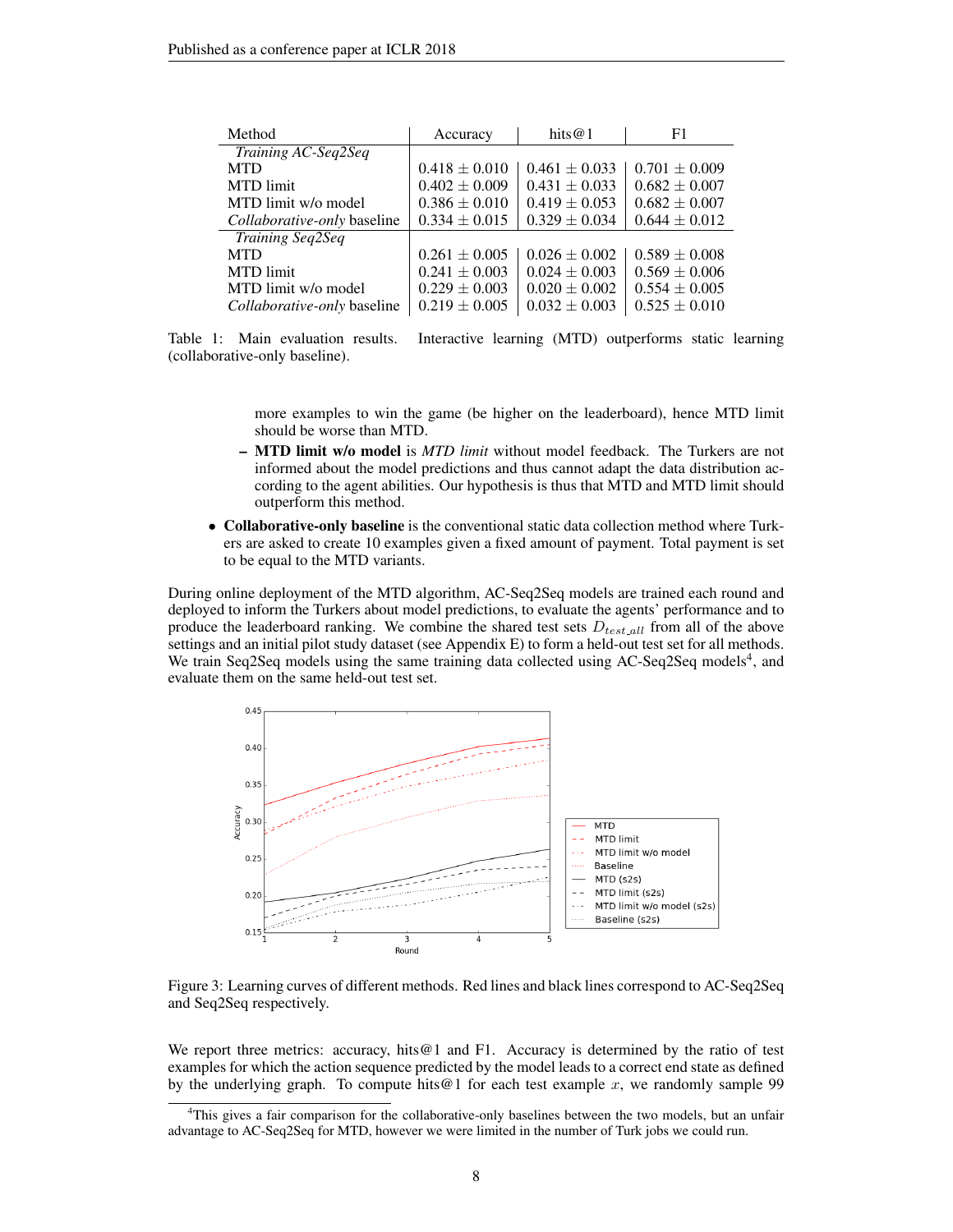additional examples in the test set and compute the rank of y from within that list; hits@k for larger  $k$  are given in the Appendix, Fig. 3. F1 is defined at the action level and averaged over examples. The results are given in Table 1.

MTD outperforms static data collection (collaborative-only baseline) substantially and consistently on all the metrics for both models. The improvement over the collaborative baseline is up to 8.4 points in accuracy and 13.2 points in hits@1. This indicates that MTD is effective at collecting high-quality data and thus training better agents. Unsolicited feedback from Turkers also indicates their high level of engagement, see the Appendix H for details.

The ablation study shows that MTD outperforms MTD limit, which shows that through an engaging, gamified setting, Turkers have higher incentives to create more examples in order to win the competition, and create 30% more examples on average compared to MTD limit. Both MTD and MTD limit outperform MTD limit w/o model. This clearly indicates that model feedback contributes to better agent performance. This also justifies our argument that dynamic coordination between training data distribution and agent abilities is important, avoiding too easy or too hard examples.

Lastly, AC-Seq2Seq outperforms Seq2Seq by a large margin of up to 15.7 points in accuracy, demonstrating that the inductive biases based on the GraphWorld action space are important. Similar trends can also be observed in Fig 3, where we plot the learning curves of agents trained with different learning procedures. We examine the relative contribution of (i) tracking which arguments have been used in previous actions and (ii) which actions are possible given the current world state (by constraining the set of possible actions in the decoder) in a separate ablation study in Appendix G, and find that these lead to improved performance.

### 7 CONCLUSIONS

We studied the interactive learning of situated language, specifically training agents to act within a text adventure game environment given natural language commands from humans. To train such agents, we proposed a general interactive learning framework called Mechanical Turker Descent (MTD) where Turkers train agents both collaboratively and competitively. Experiments show that (i) interactive learning based on MTD is more effective than learning with static datasets; (ii) there are two important factors for its effectiveness: it is engaging to Turkers, and it produces training data distributions that match agent's capabilities. Going forward, we hope to apply these same techniques to learn more complex language tasks in richer domains.

#### **REFERENCES**

- Stanislaw Antol, Aishwarya Agrawal, Jiasen Lu, Margaret Mitchell, Dhruv Batra, C Lawrence Zitnick, and Devi Parikh. VQA: Visual Question Answering. In *Proceedings of the IEEE International Conference on Computer Vision*, pp. 2425–2433, 2015.
- Yoav Artzi and Luke Zettlemoyer. Weakly supervised learning of semantic parsers for mapping instructions to actions. *Transactions of the Association for Computational Linguistics*, 1:49–62, 2013.
- Dzmitry Bahdanau, Kyunghyun Cho, and Yoshua Bengio. Neural machine translation by jointly learning to align and translate. *arXiv preprint arXiv:1409.0473*, 2014.
- Yoshua Bengio, Jérôme Louradour, Ronan Collobert, and Jason Weston. Curriculum learning. In *Proceedings of the 26th annual international conference on machine learning*, pp. 41–48. ACM, 2009.
- Antoine Bordes, Nicolas Usunier, Ronan Collobert, and Jason Weston. Towards understanding situated natural language. In *Proceedings of the Thirteenth International Conference on Artificial Intelligence and Statistics*, pp. 65–72, 2010.
- Devendra Singh Chaplot, Kanthashree Mysore Sathyendra, Rama Kumar Pasumarthi, Dheeraj Rajagopal, and Ruslan Salakhutdinov. Gated-attention architectures for task-oriented language grounding. *arXiv preprint arXiv:1706.07230*, 2017.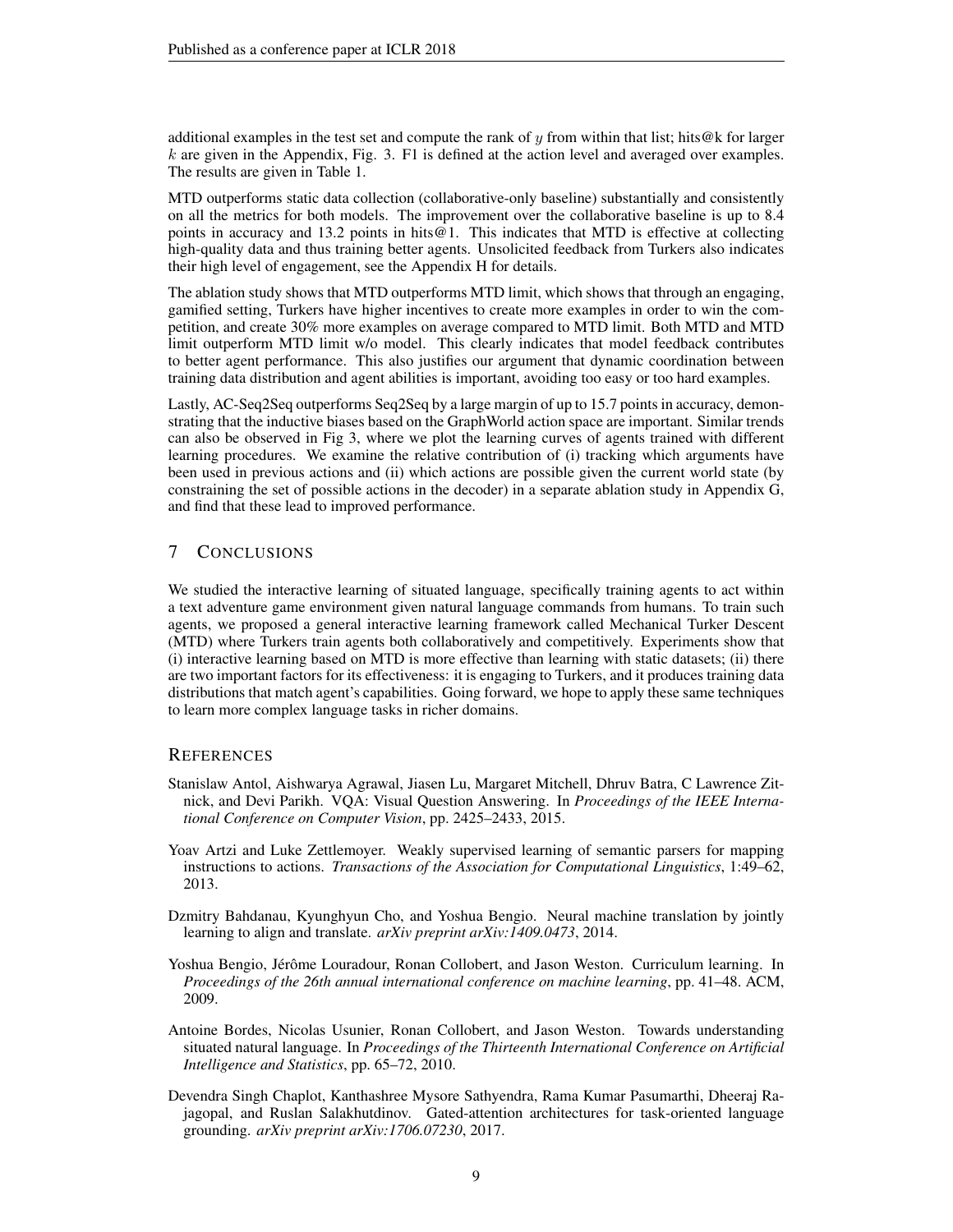- Junyoung Chung, Caglar Gulcehre, KyungHyun Cho, and Yoshua Bengio. Empirical evaluation of gated recurrent neural networks on sequence modeling. *arXiv preprint arXiv:1412.3555*, 2014.
- David Cohn, Les Atlas, and Richard Ladner. Improving generalization with active learning. *Machine learning*, 15(2):201–221, 1994.
- Christopher B Eiben, Justin B Siegel, Jacob B Bale, Seth Cooper, Firas Khatib, Betty W Shen, Barry L Stoddard, Zoran Popovic, and David Baker. Increased diels-alderase activity through backbone remodeling guided by foldit players. *Nature biotechnology*, 30(2):190–192, 2012.
- Joseph K Goodman, Cynthia E Cryder, and Amar Cheema. Data collection in a flat world: The strengths and weaknesses of mechanical turk samples. *Journal of Behavioral Decision Making*, 26(3):213–224, 2013.
- Ji He, Jianshu Chen, Xiaodong He, Jianfeng Gao, Lihong Li, Li Deng, and Mari Ostendorf. Deep reinforcement learning with an action space defined by natural language. 2016.
- Karl Moritz Hermann, Felix Hill, Simon Green, Fumin Wang, Ryan Faulkner, Hubert Soyer, David Szepesvari, Wojtek Czarnecki, Max Jaderberg, Denis Teplyashin, et al. Grounded language learning in a simulated 3d world. *arXiv preprint arXiv:1706.06551*, 2017.
- Sahar Kazemzadeh, Vicente Ordonez, Mark Matten, and Tamara L Berg. Referitgame: Referring to objects in photographs of natural scenes. In *EMNLP*, pp. 787–798, 2014.
- Chloe Kiddon, Luke Zettlemoyer, and Yejin Choi. Globally coherent text generation with neural ´ checklist models. In *Proceedings of the 2016 Conference on Empirical Methods in Natural Language Processing*, pp. 329–339, 2016.
- Douwe Kiela, Luana Bulat, Anita L Vero, and Stephen Clark. Virtual embodiment: A scalable long-term strategy for artificial intelligence research. *arXiv preprint arXiv:1610.07432*, 2016.
- Tomas Mikolov, Armand Joulin, and Marco Baroni. A roadmap towards machine intelligence. *arXiv preprint arXiv:1511.08130*, 2015.
- Karthik Narasimhan, Tejas Kulkarni, and Regina Barzilay. Language understanding for text-based games using deep reinforcement learning. *arXiv preprint arXiv:1506.08941*, 2015.
- Andrei A Rusu, Neil C Rabinowitz, Guillaume Desjardins, Hubert Soyer, James Kirkpatrick, Koray Kavukcuoglu, Razvan Pascanu, and Raia Hadsell. Progressive neural networks. *arXiv preprint arXiv:1606.04671*, 2016.
- Sainbayar Sukhbaatar, Arthur Szlam, Gabriel Synnaeve, Soumith Chintala, and Rob Fergus. Mazebase: A sandbox for learning from games. *arXiv preprint arXiv:1511.07401*, 2015.
- Ilya Sutskever, Oriol Vinyals, and Quoc V Le. Sequence to sequence learning with neural networks. In *Advances in neural information processing systems*, pp. 3104–3112, 2014.
- Luis Von Ahn and Laura Dabbish. Labeling images with a computer game. In *Proceedings of the SIGCHI conference on Human factors in computing systems*, pp. 319–326. ACM, 2004.
- Luis Von Ahn, Ruoran Liu, and Manuel Blum. Peekaboom: a game for locating objects in images. In *Proceedings of the SIGCHI conference on Human Factors in computing systems*, pp. 55–64. ACM, 2006.
- Sida I Wang, Percy Liang, and Christopher D Manning. Learning language games through interaction. *arXiv preprint arXiv:1606.02447*, 2016.
- Sida I Wang, Samuel Ginn, Percy Liang, and Christoper D Manning. Naturalizing a programming language via interactive learning. *arXiv preprint arXiv:1704.06956*, 2017.
- Jason Weston, Antoine Bordes, Sumit Chopra, Alexander M Rush, Bart van Merrienboer, Armand ¨ Joulin, and Tomas Mikolov. Towards ai-complete question answering: A set of prerequisite toy tasks. *arXiv:1502.05698*, 2015.
- Haonan Yu, Haichao Zhang, and Wei Xu. A deep compositional framework for human-like language acquisition in virtual environment. *arXiv preprint arXiv:1703.09831*, 2017.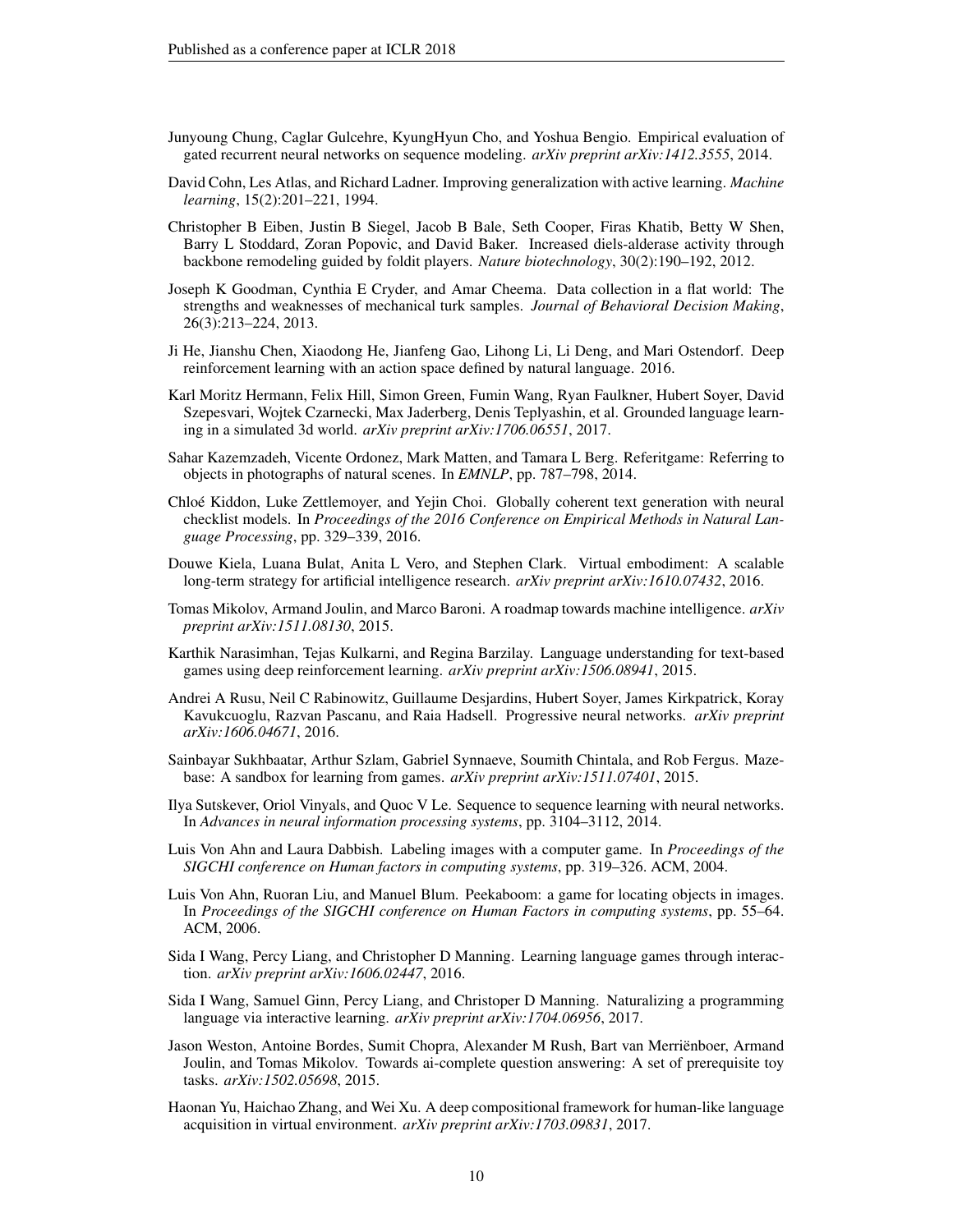# A EXAMPLES OF COLLECTED DATA

| Natural language command $x$                      | Action sequence $y$                             |
|---------------------------------------------------|-------------------------------------------------|
| steal the crown from the troll and put it on      | take silver crown from troll wear silver crown  |
| pick up the leather pouch and put the armor in    | get leather pouch put armor in leather pouch    |
| it                                                |                                                 |
| walk to the forest and hand the blue ring to the  | go forest give blue ring to troll               |
| troll                                             |                                                 |
| drink some beer, and then walk through the        | drink beer go forest go tower                   |
| forest to the tower                               |                                                 |
| pick up the armor and put it on                   | get armor wear armor                            |
| wear the gold ring and put the beer inside the    | get gold ring wear gold ring put beer in trea-  |
| treasure chest before you go to the cavern        | sure chest go cavern                            |
| equip the rusty sword. go to the cavern and kill  | get rusty sword wield rusty sword go cavern     |
| the orc with the rusty sword                      | hit orc                                         |
| eat one of the apple and give the other apple to  | get apple get apple give apple to orc eat apple |
| the orc                                           |                                                 |
| kill the troll with the axe before putting axe in | get axe hit troll put axe in treasure chest     |
| treasure chest                                    |                                                 |
| take the blue and gold ring and head to the for-  | get gold ring get blue ring go forest give gold |
| est to give the troll the gold ring               | ring to troll                                   |
| fly into the cavern. find an apple and eat it and | go cavern get apple eat apple take gold ring    |
| then strip the gold ring from the orc             | from orc                                        |
| feed the troll with your bread and beer. fly up   | give bread to troll give beer to troll go tower |
| to the tower and find your axe within the mag-    | get axe from treasure chest                     |
| ical treasure chest.                              |                                                 |
| dress yourself with the gold ring and acquire     | wear gold ring get silver crown wear silver     |
| the silver crown. place it upon your head and     | crown wield rusty sword                         |
| then ready your rusty sword for battle.           |                                                 |
| disarm the troll then hit it.                     | take rusty sword from troll hit troll           |
| grab the crossbow and race to the cavern. steal   | get crossbow go cavern take beer from troll     |
| the beer from the troll and chug it               | drink beer                                      |

Table 2: Examples of collected data.

Examples of collected data are shown in Table 2.

### B MTURK INSTRUCTIONS AND INTERFACE

The MTurk instructions and interface are shown in Figs 4 and 5 respectively.

### C RANKING EVALUATION METRICS

In addition to Table 1, hits@k for  $k = 5$  and  $k = 10$  are reported in Table 3. With AC-Seq2Seq, MTD consistently outperforms the baseline, and also the ablation study results are consistent to Table 1. Seq2Seq is shown to be ineffective at ranking action sequences and gives poor performance on both MTD and the baseline.

### D ACCURACY BREAKDOWN BY OUTPUT LENGTH

We report accuracy breakdown by output length (number of actions in the sequence  $y$  for a given input  $x$ ) in Table 4. Agents trained on the collaborative-only baseline data are slightly more effective at learning length 1 examples, but fail to generalize to longer action sequences. For example, Seq2Seq trained by MTD outperforms Seq2Seq trained on the baseline data by up to 180% on length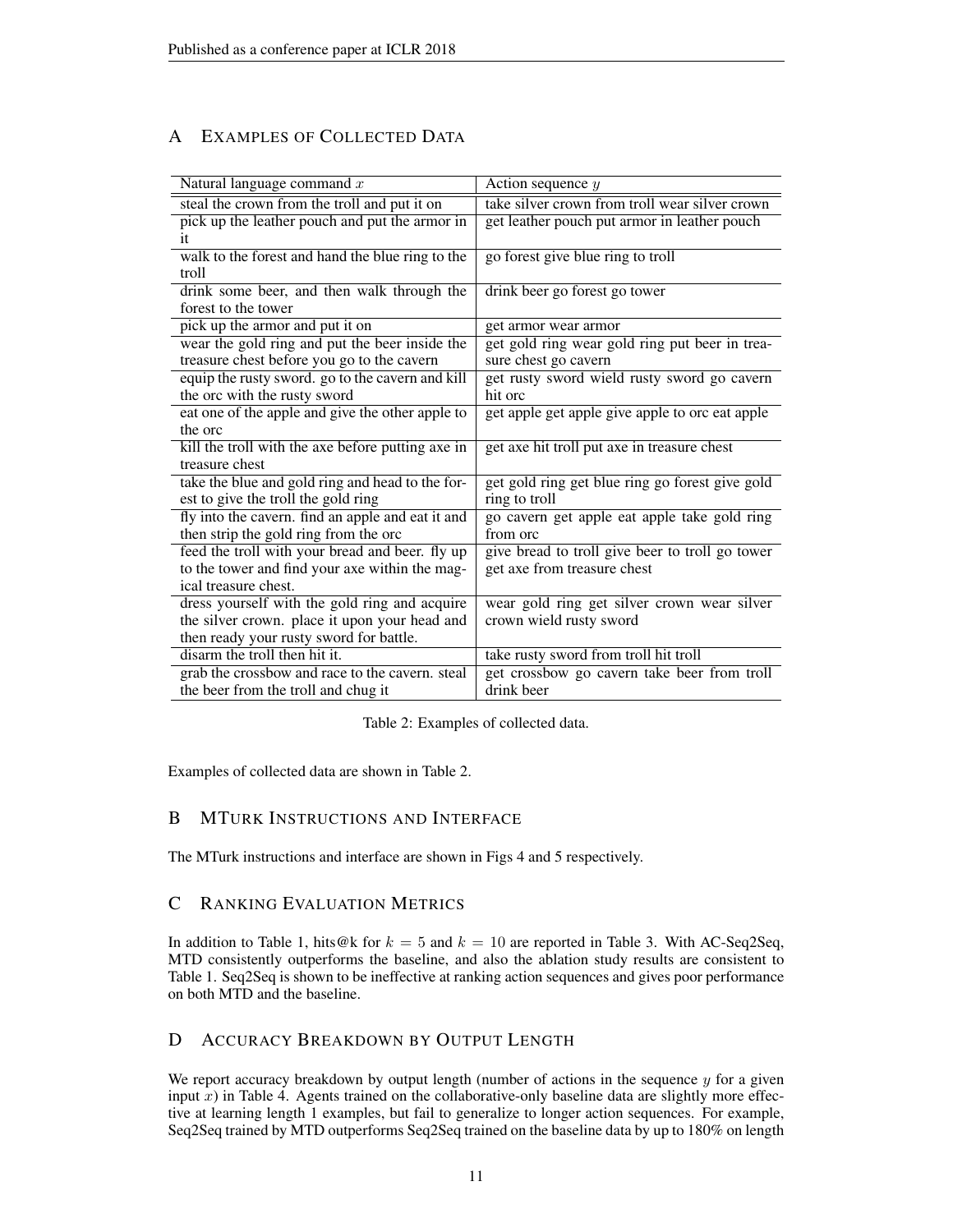| Method                      | hits $@5$         | hits $@10$        |
|-----------------------------|-------------------|-------------------|
| Training AC-Seq2Seq         |                   |                   |
| <b>MTD</b>                  | $0.733 \pm 0.023$ | $0.788 \pm 0.019$ |
| MTD limit                   | $0.720 \pm 0.022$ | $0.779 \pm 0.018$ |
| MTD limit w/o model         | $0.715 \pm 0.030$ | $0.778 \pm 0.026$ |
| Collaborative-only baseline | $0.655 \pm 0.020$ | $0.740 \pm 0.013$ |
| <b>Training Seq2Seq</b>     |                   |                   |
| <b>MTD</b>                  | $0.107 \pm 0.005$ | $0.152 \pm 0.005$ |
| <b>MTD</b> limit            | $0.098 \pm 0.006$ | $0.150 \pm 0.004$ |
| MTD limit w/o model         | $0.096 \pm 0.005$ | $0.145 \pm 0.004$ |
| Collaborative-only baseline | $0.123 \pm 0.006$ | $0.165 \pm 0.004$ |

Table 3: Ranking evaluation metrics.

| Method                      | Length 1 | Length 2 | Length 3 | Length 4 |
|-----------------------------|----------|----------|----------|----------|
| Training AC-Seq2Seq         |          |          |          |          |
| <b>MTD</b>                  | 0.638    | 0.465    | 0.329    | 0.226    |
| <b>MTD</b> limit            | 0.603    | 0.440    | 0.322    | 0.232    |
| MTD limit w/o model         | 0.601    | 0.396    | 0.300    | 0.229    |
| Collaborative-only baseline | 0.655    | 0.383    | 0.182    | 0.094    |
| <b>Training Seq2Seq</b>     |          |          |          |          |
| <b>MTD</b>                  | 0.568    | 0.243    | 0.122    | 0.071    |
| <b>MTD</b> limit            | 0.544    | 0.231    | 0.099    | 0.054    |
| MTD limit w/o model         | 0.504    | 0.185    | 0.105    | 0.079    |
| Collaborative-only baseline | 0.600    | 0.146    | 0.043    | 0.025    |

Table 4: Accuracy breakdown by output length (number of actions in sequence  $y$  for a given input x).

4 examples. Note that MTD workers are trying to optimize their score which is an average over the entire distribution, so will not be directly aware of or trying to optimize for this breakdown.

### E PILOT STUDY

In order to develop and improve our MTurk instructions and our model, we conducted a pilot study. We randomly generated sequence actions based on a uniform distribution, and asked the Turkers to use natural language to describe the sequence actions. We collected 400 samples in total. This initial pilot study dataset is also randomly split into two subsets and used to initialize  $D_{train\_all}$  and  $D_{test\_all}$  respectively in MTD.

### F ACCURACY BREAKDOWN BY DATASETS

In Table 1, we report the results on a combined test set. Here we also report the accuracy on different test sets obtained by different training procedures, including the pilot study dataset, the baseline test

| Method                      | Test on MTD limit | Test on Baseline | Test on Pilot Study |
|-----------------------------|-------------------|------------------|---------------------|
| Training AC-Seq2Seq         |                   |                  |                     |
| MTD limit                   | 0.418             | 0.478            | 0.377               |
| Collaborative-only baseline | 0.343             | 0.461            | 0.348               |
| <i>Training Seq2Seq</i>     |                   |                  |                     |
| MTD limit                   | 0.264             | 0.355            | 0.222               |
| Collaborative-only baseline | 0.237             | 0.347            | 0.219               |

Table 5: Accuracy breakdown on datasets. The first column indicates how the model is trained, and the first row indicates which test set the model is evaluated on.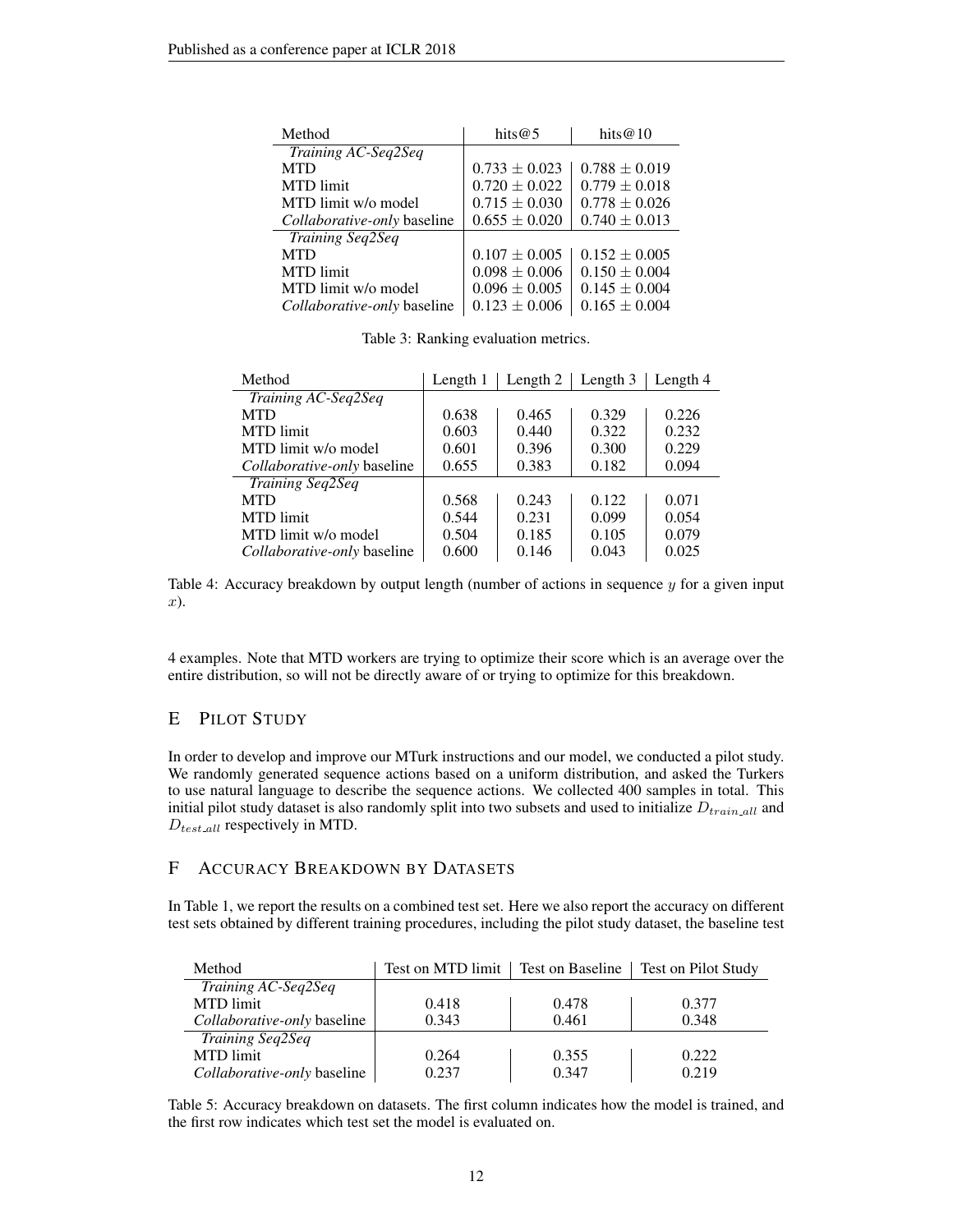set, and the MTD test set. The results are given in Table 5. It is clear that MTD consistently outperforms the baseline on all test sets. The margin on the MTD test set is larger than on the baseline test set, because the baseline test set has a more similar distribution to the baseline training set (which the baseline agent is trained on).

### G MODEL ABLATIONS

| Model                               | Accuracy | F1    |
|-------------------------------------|----------|-------|
| AC-Seq2Seq                          | 0.418    | 0.701 |
| AC-Seq2Seq w/o counter              | 0.367    | 0.668 |
| AC-Seq2Seq w/o counter w/o location | 0.382    | 0.686 |
| Seq2Seq                             | 0.261    | 0.589 |

|  | Table 6: Ablation study on model variants. |  |  |  |  |
|--|--------------------------------------------|--|--|--|--|
|--|--------------------------------------------|--|--|--|--|

We remove the counter feature  $count_{a,j}$  and the location embedding  $location_j$  subsequently from AC-Seq2Seq and evaluate the performance. The results are reported in Table 6. Maintaining a counter of previous arguments contributes substantially to our final performance, which indicates the importance of a compositional action representation. However, encoding the location information is not beneficial, which suggests that the agent has not yet learned to utilize such information. Lastly, even without the counter, AC-Seq2Seq still substantially outperforms Seq2Seq, demonstrating the effectiveness of our action-centric decoder architecture.

| Method                      | Acc w/DC          | Acc $w/o$ DC      | $F1$ w/DC         | $F1$ w/o DC       |
|-----------------------------|-------------------|-------------------|-------------------|-------------------|
| Training AC-Seq2Seq         |                   |                   |                   |                   |
| <b>MTD</b>                  | $0.418 \pm 0.010$ | $0.271 \pm 0.020$ | $0.701 \pm 0.009$ | $0.574 \pm 0.024$ |
| <b>MTD</b> limit            | $0.402 \pm 0.009$ | $0.254 \pm 0.020$ | $0.682 \pm 0.007$ | $0.554 \pm 0.022$ |
| MTD limit w/o model         | $0.386 \pm 0.010$ | $0.242 \pm 0.016$ | $0.682 \pm 0.007$ | $0.551 \pm 0.019$ |
| Collaborative-only baseline | $0.334 \pm 0.015$ | $0.203 \pm 0.016$ | $0.644 \pm 0.012$ | $0.489 \pm 0.019$ |
| <b>Training Seq2Seq</b>     |                   |                   |                   |                   |
| <b>MTD</b>                  | $0.261 \pm 0.005$ | $0.173 \pm 0.004$ | $0.589 \pm 0.008$ | $0.472 \pm 0.010$ |
| <b>MTD</b> limit            | $0.241 \pm 0.003$ | $0.152 \pm 0.005$ | $0.569 \pm 0.006$ | $0.445 \pm 0.010$ |
| MTD limit w/o model         | $0.229 \pm 0.003$ | $0.154 \pm 0.006$ | $0.554 \pm 0.005$ | $0.449 \pm 0.009$ |
| Collaborative-only baseline | $0.219 \pm 0.005$ | $0.156 \pm 0.007$ | $0.525 \pm 0.010$ | $0.399 \pm 0.022$ |

Table 7: Ablation study: model performance with  $(w)$  and without  $(w/o)$  action space decoding constraint. "Acc" stands for *accuracy*, and "DC" means *decoding constraint*.

To further study the effects of utilizing the action space on model performance, we compare the performance with and without the action space constraint during the decoding phase. Results are reported in Table 7. It is clear that action space constraints improve the performance substantially for all settings with both models.

### H FEEDBACK FROM TURKERS

We observed positive, unsolicited feedback from Turkers, including the following quotes, for instance on Turkerhub<sup>5</sup>:

- "I actually got one of the Train Your Dragon hits, and it was glorious! That is, a whole lot of fun, as I started to figure it out. Whatever the case, really, really awesome task. Was so cool."
- "Interesting and even, dare I say, fun."
- "Having accepted it, I read through the long instructions on the left and thought, "Wow!" This looks awesome!" even though it's a mite confusing and certainly a lot to absorb at once."

<sup>5</sup> https://turkerhub.com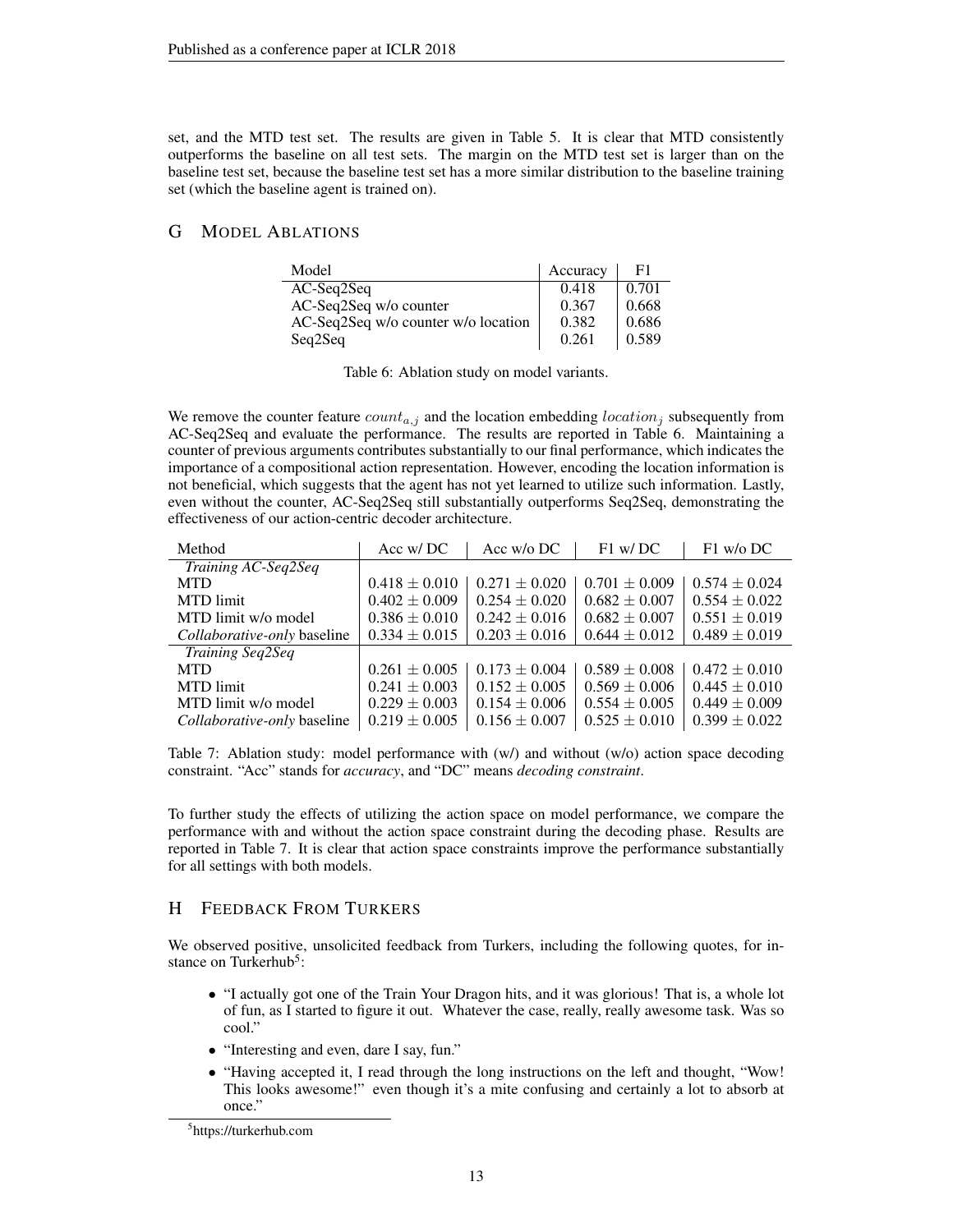- "You teach a dragon to do stuff like an old text adventure game."
- "They are kind of fun. Took me awhile to understand what I needed to do."
- "Can I do another hit like this?"
- "Just want to see what the hype is about with them. Also, who doesn't like dragons?"
- "They are pretty fun."
- "The non-competitive ones are fairly easy and quick; just did my first two today as well. But want that bonus real bad."
- "I wonder if he finally realized that we have zero reason to put any effort into the non bonus versions of his hit though. My work for those was low effort compared to my min maxing on the bonus ones."

This supports the hypothesis that MTD is an engaging gamified experience for humans. Particularly the last two quotes tend to support that the competitive gamification is far more engaging (note that this is before we banned Turkers from doing both tasks as we wanted to avoid bias, and hence had to redo all the experiments).

### I EXTENSIONS TO MTD

One can consider a number of modifications and extensions to the MTD approach, we list a few important ones here.

- Within-round model feedback Turkers receive indirect feedback about the quality and abilities of the model they are training via the MTD scores they receive each round. However, more explicit feedback can also be given. We consider in our experiments to run every new example  $(x, y)$  through the existing model (trained from the previous round) and to inform the Turker about the prediction of that model. This will give valuable online feedback *within round* on how the Turker should shape their dataset. For example, if the example is already correctly classified, this is a warning not to create examples like this. Additionally, one could provide the Turker with examples of performance of the model on data from the previous round, either from the Turker themselves or from others. We decided against the latter in our experiments as it introduced complexity and requires more skill on the part of the Turkers to understand and use the information, but we believe with experienced engaged human labelers, such information could be valuable.
- Removing poor quality data To deal with the problem of a given Turker  $i$  entering very poor quality data, one can introduce automatic approaches to cleaning the data. This could be important so that these examples are not added in Step 4 to  $D_{trainall}$  or  $D_{testall}$ <sup>6</sup>. Clearly poor data will be reflected in a low score  $S_i$  which has already been computed, so if this is very low relative to other models then it can be directly used as a filter. We suggest to compare it to models trained from the previous round, and to remove if it is inferior.
- Dealing with high-dimensional input spaces In a very rich learning problem, there may be an issue that Turkers label very different parts of the input space, leading to all Turkers obtaining low scores. One solution would be on each round to suggest a "subject area" (part of the input space) for all Turkers to focus on for that round.
- From round-based to fully online MTD As the shared dataset  $D_{train\_all}$  is always increasing each round, online incremental learning initialized from the model trained from the previous round could be used, which is an active area of research (Rusu et al., 2016). However, for simplicity and transparency, in our experiments we trained from scratch (on the entire dataset up to that point) at each iteration of MTD. Fully online learning also gives the intriguing possibility of removing the notion of rounds, and making the scoring fully online as well, which could possibly be a more engaging experience.

<sup>&</sup>lt;sup>6</sup>However, in our experiments, none of the data was this low quality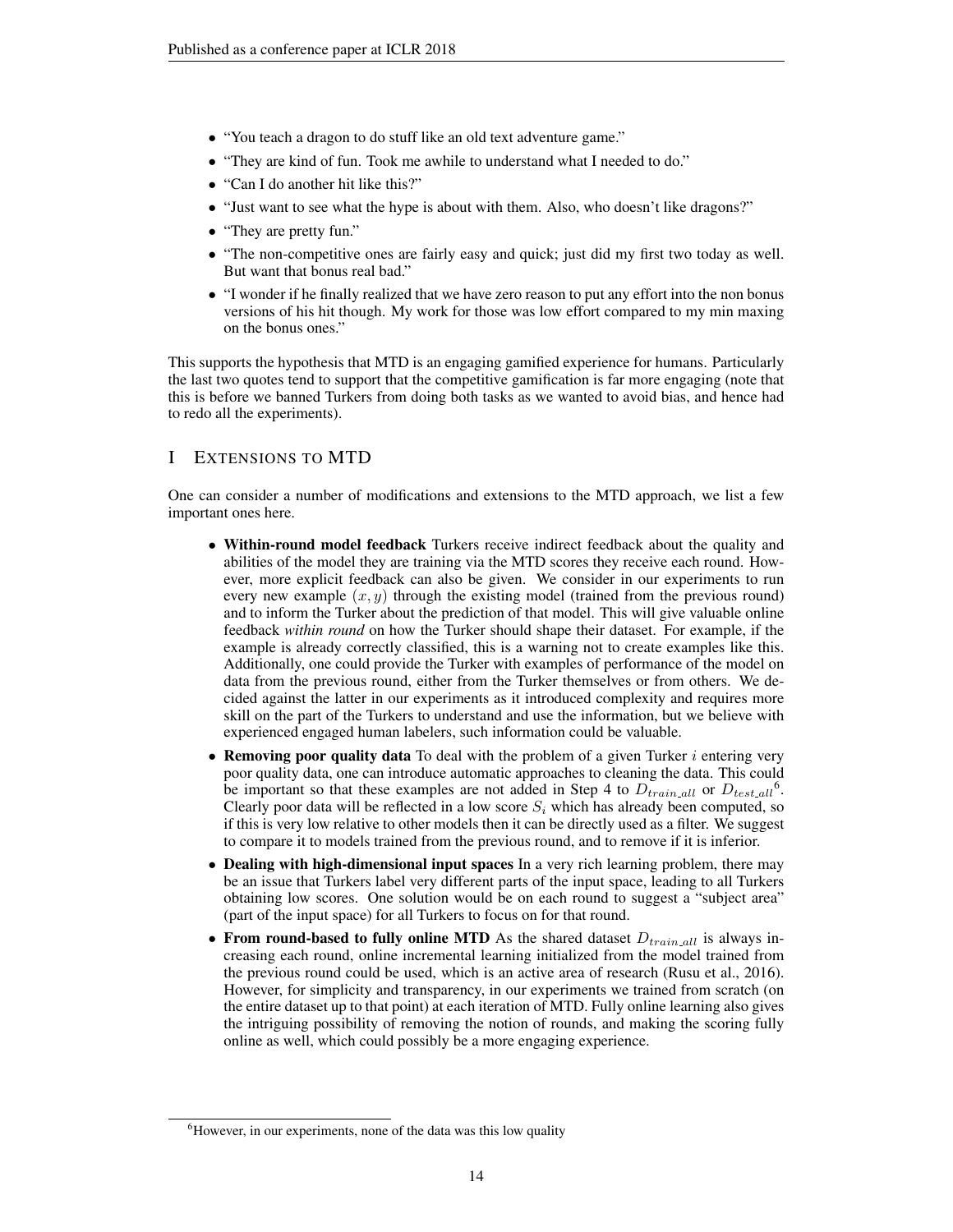#### **Basic Setup and Payment**

You will play a fantasy adventure game where you have to teach your dragon (a computer bot) human language!

The competition has multiple rounds. Each HIT is a round where 30+ Turkers compete against each other.

You have to provide 10 valid examples to receive the base payment. You will not get paid if any of your examples is invalid or if you do not finish 10 examples in 40 minutes. No auto-rejection! The HIT will get expired if you don't type anything for 8 mins.

After each round, we will have a ranking of Turkers based on how well their dragons understand human language. High-ranked Turkers will receive bonuses in addition to the base payment:

rank 1 --- \$13 rank 2 - 4 --- \$8 rank  $5 - 8 - 33$ rank 9 - 19 --- \$1

#### **Actions, Orders, and Examples**

An action is what the dragon can do. An order is an instruction in human language (English).

An example consists of an order and the corresponding actions. For instance, examples can look like: Actions: get axe Order: collect the axe Actions: go cavern Order: fly to the cavern Actions: hit orc Order: kill the orc Actions: get axe go tower put axe in treasure chest Order: pick up the axe, climb up the tower, and hide the axe in the treasure chest

#### **How to Teach**

You will teach the dragon with the following input formats: You: first\_action You: second\_action

You: last action You: teach You: order

For instance, you can enter the following inputs: You: go cavern You: teach You: run to the cavern

You: eat apple You: go cavern You: teach You: eat the apple and fly to the cavern

You have to enter teach 10 times to give 10 examples (in order to get paid).

#### Your Strategy for Winning the Competition

Don't provide too simple or too hard examples! Good examples are those slightly harder than what your dragon can do right now.

#### Strategy #1

The more actions an example has, the harder it is; e.g., eat apple go cavern is harder than go cavern.

#### Strategy #2

Actions involving two objects are harder; e.g. give axe to troll is harder than drop axe.

#### Strategy #3

Usually your dragon will get higher scores if you increase the variety of your orders; e.g., using "pick up", "collect", and other different orders for the same action get.

If you are ready, please click "Accept HIT" to start this task.

Figure 4: MTurk instructions.